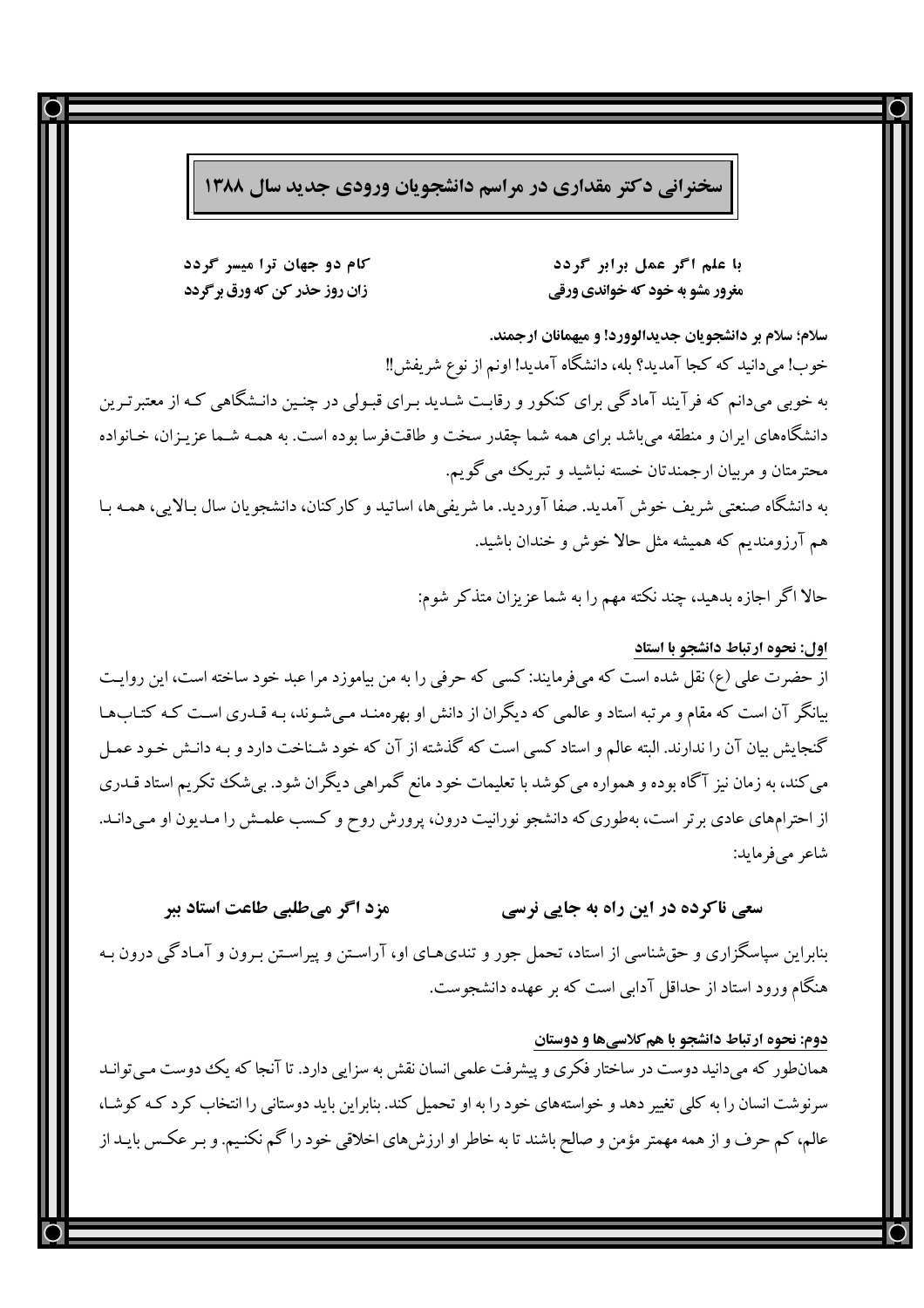معاشرت با افرادي كه مـا را از مـسير تحـصيل و هـدف اصـلي|مـان منحـرف و بـه خـود سـر گرم مـي كننـد خـودداري كـرد. بەطورىكە شاعر مى فرمايد:

| تا توانی می گریز از یار بَد          | یار بَد بَدتر بود از مار بَد |
|--------------------------------------|------------------------------|
| <b>یار بَد بر جان و بر ایمان زند</b> | مار بَد تنها همی بر جان زند  |

البته دوستانی که در دوران دانشگاهی پیدا می کنید بعضاً بهترین، قابل اعتمادترین، و ثابتترین دوستانی خواهند بود که در طول عمر پیدا خواهید کرد. چه بسیار مشاهده شده که بهترین دوستان دوران دانشگاهی نهایتاً همسر یکدیگر شدند!

## سوم: جدی گرفتن برنامههای آموزشی دانشگاه

ما معتقدیم که آموزش در شریف، خیلبی بیشتر از یادگیری در کلاس درس، انجام تکالیف و برگزاری آزمونها، و حتبی بیشتر از دادن یک مدرک تحصیلی به شماست. آموزش در شریف شامل سفری برای خودشناسی، خودیـابی و کـشف استعدادهای پنهان است. چه شما شریف را با رتبه بالا ترک کنید یا با رتبه متوسط، وقتی که شما این دانـشگاه را تـرک می کنید افرادی خواهید بود با نقش هایی نظیر همسر، مادر، یدر و یا همکار. انتظار آن است کـه در هـر مـسئولیتی سـعی **کنید خوب عمل کنید، بنابراین ما انتظار داریم که شما شریف را با یک مفهوم قوی از مسئولیت در قبال جامعه تـر ک** كنىد.

شما مسئولیتهای مهمی هم در قبال دانشگاه دارید. شما شریف را احتمالاً به خاطر خوشنامی آن انتخاب کردیـد، لـذا نباید کاری انجام دهید که به محبوبیت و اعتبار شریف لطمه وارد کند. **در واقع با ورود شما به این دانـشگاه مـا اعتبـار آینده شریف را در دستان شما قرار داده!یم.** چون هرطور که شما بهعنوان دانشجو یا فارغ|لتحصیل عمل کنید در اعتبار و محبوبيت بيشتر شريف تأثير گذار خواهد بود. آیا آمادگی پذیرش چنین مسئولیتی را دارید؟؟؟

و اما چند توصیه مهم آموزشي: ۱– تمام دروس دوران تحصیل شما مهم هستند. واقعاً انسان نمی تواند آینده را پیش بینی کند و بداند که در آینده کـدام درس بیشتر بدردش خواهد خورد. بنابراین کلیه دروس عمومی، پایه و تخصصی را جدی بگیرید. ۲– با استادان خود آشنا شوید، بویژه استادان راهنما. قطعاً ضرر نخواهید کرد. از آنها سؤال کنید و سعی کنید از دانش و تجربه آنها استفاده كنيد. ۳- یاد بگیرید که چگونه بیاموزید. در دورههای متوسطه به ما آموزش نمی،دهند که چگونه بطور مستقل فکـر و مطالعـه

کنیم. در دانشگاه اگر بخواهید این فضا برای شما فراهم است تا خود استقلال فکری و آموزشی را تمرین کنید. ۴– اگرچه برای ورود به دانشگاه شدیداً با هم رقابت نمودید، منتها در محیط دانشگاه ما انتظار داریم دانـشجویان تجربـه کار گروهی را در کنار رقابت سالم در جهت پیشبرد اهداف علمی و فرهنگی کشور تمرین کنند.